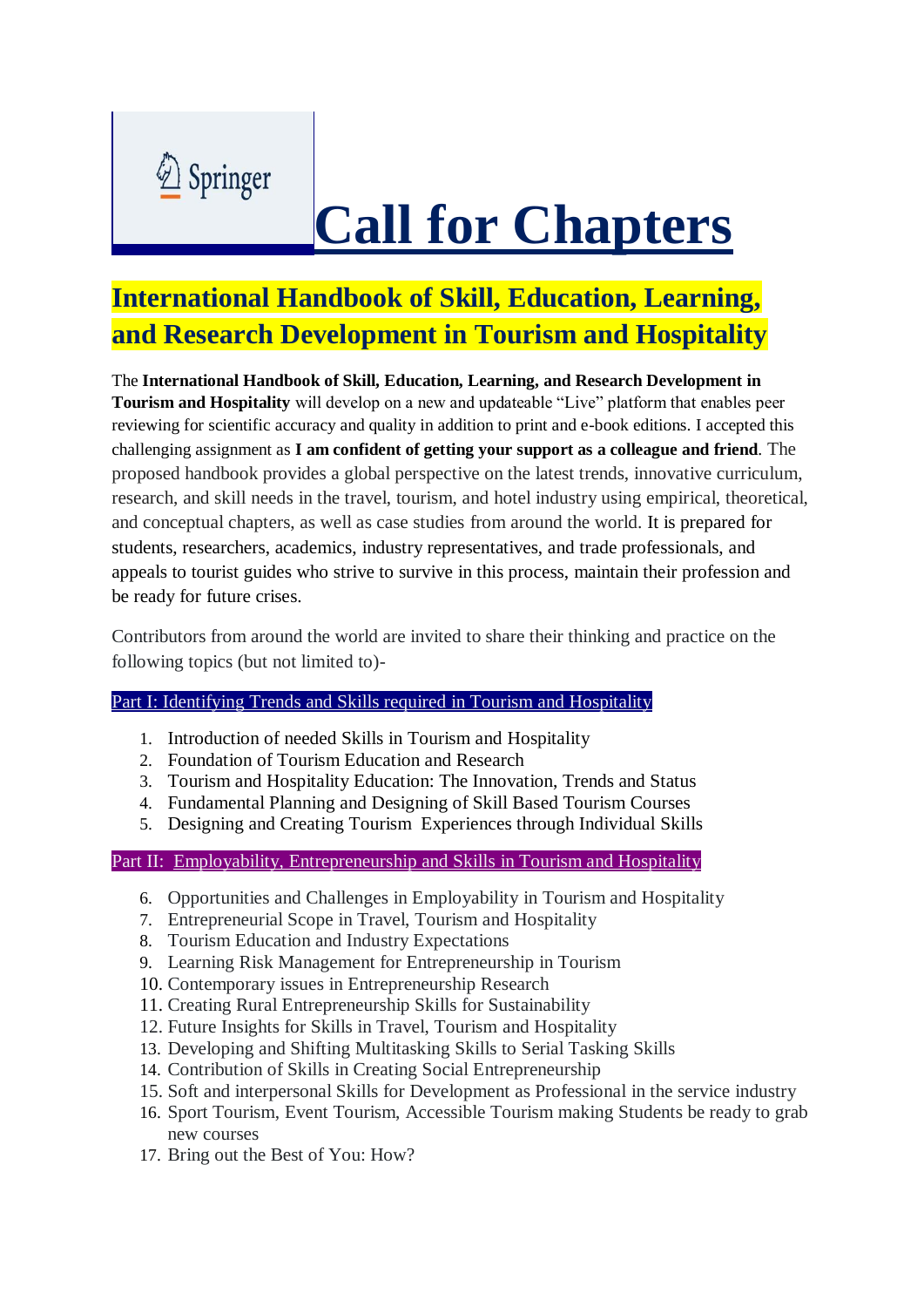#### Part III: Research and Learning Game Changer in Travel, Tourism and Hospitality

- 18. New areas of Research in Travel, Tourism and Hospitality
- 19. Transformation of Theoretical Research into Practice and Policy Making
- 20. Critical thinking, Creativity and Innovation in Tourism Research
- 21. Sustainable Development Goals and Research connection between Travel, Tourism and Hospitality
- 22. Curriculum Designing for Skills, Learning, Research and Employability: Lessons from Different Countries/ Case studies
- 23. Language(s)(like sign language) learning: A new outlook in Travel, Tourism and **Hospitality**
- 24. Mind Shift Journey from Research and Development to Learning and Development
- 25. The Ethics in Tourism Research
- 26. Research Project making and their outputs to the society
- 27. Challenges faced by researchers in Tourism and Hospitality research

Part IV: Education Approaches and Strategies : Now and Then

- 28. Travel, Tourism and Hospitality Education: New Methodology and Pedagogy
- 29. Tourism Education: An art and Science
- 30. Motivational Factors behind pursing Tourism Courses
- 31. E-Learning/ Online Learning and Distance Education in Travel, Tourism and Hospitality
- 32. Skill and Education Gap Analysis for Travel, Tourism and Hospitality
- 33. Academic Development Strategies Post Pandemic
- 34. Issues and Challenges in Teaching and Research in Tourism
- 35. Government Role in supporting Tourism Education
- 36. Inclusive Tourism Education System : Problems and Possibilities

#### Part V : Tourism as a Diverse Subject

- 37. Tourism Management and Marketing
- 38. Communication Skills and Tourism
- 39. Religious Studies and Tourism
- 40. Ecology, Environment and Tourism Studies
- 41. Tourism Information and Communication Technology
- 42. Food Services and Tourism
- 43. Tourism Supply Chain Management
- 44. Psychology in Tourism Studies
- 45. Accounting and Finance for Tourism
- 46. How important it is to study Law in Tourism courses
- 47. Tourism and Event Management
- 48. Anthropology and Tourism